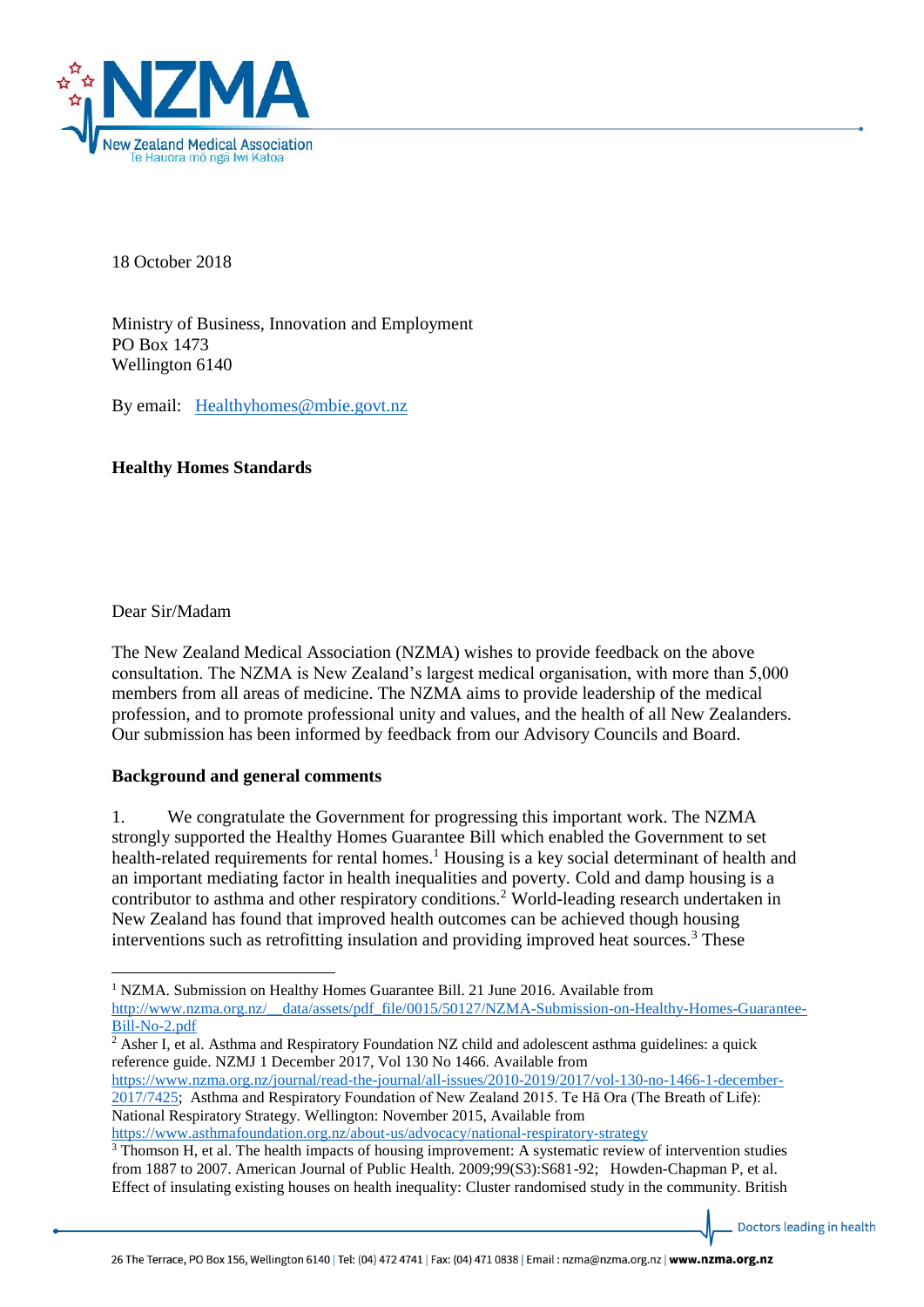interventions have been found to be cost-effective. An economic evaluation of the Warm Up New Zealand (WUNZ) Programme (which subsidised retrofitting insulation and heating to homes built pre-2000) had a benefit-cost ratio of 3.9.<sup>4</sup>

2. The NZMA strongly supports the development of standards for rental homes covering minimum levels for heating, insulation, ventilation, draught-stopping, drainage and moistureingress. Our submission takes a principles-based approach to these standards, drawing on specific evidence where it is available. As we are not technical experts, when it comes to identifying preferred options across each of these standards, we recommend that MBIE listens to organisations with appropriate expertise such as He Kainga Oranga, the Housing and Health Research Programme at the University of Otago, Wellington. We are disappointed that MBIE did not progress our previous suggestion to develop a standard relating to the overall thermal efficiency of a dwelling and ask that consideration be given to developing this.

3. We recognise the importance of setting rental housing standards that are clear and enforceable. We believe that these standards need to be set at a level that addresses the relevant health concerns without becoming excessively bogged down in exacting minutiae for little health gain, and while being mindful of compliance costs that may be passed on to tenants. We recommend that robust mechanisms be established to comprehensively evaluate the standards that are introduced. These should include monitoring of objectives, compliance, as well as costs, including those that may be passed on to tenants.

4. We have previously conveyed our view that those providing rental housing need to ensure the health and safety of their occupants, just as all other businesses must ensure the same for their consumers and employees. If there is evidence showing that landlords will transfer the costs of meeting these standards to tenants, we suggest the Government consider options to mitigate this. These could include the form of subsidies or other financial incentives (eg, making the costs tax deductible). There is a precedent for this with the provision of insulation subsidies in the past for landlords who had tenants with a community services card and other needs.

5. We note the important alignment between health and environmental goals that this work will contribute to. For example, improved insulation of housing and more efficient heating will have benefits for health while helping to reduce carbon emissions. Along with the health benefits, we believe that the environmental co-benefits of this work should be factored into future costbenefit analyses.

### **Specific comments on the standards**

### *Heating*

**.** 

6. Heating standards should be set at a level that ensures the living areas of a home are acceptably warm in winter. The World Health Organization (WHO) recommends that interior house temperatures should be maintained above 18 degrees, while a higher temperature (20 degrees) is recommended for certain groups such as very young children and elderly persons.<sup>5</sup> As

Medical Journal. 2007;334(7591):460-4; Howden-Chapman P, et al. Effects of improved home heating on asthma in community dwelling children: randomised controlled trial. BMJ. 2008;337; Jackson G, et al. Reduced acute hospitalisation with the healthy housing programme. Journal of Epidemiology and Community Health. 2011;65(7):588-93

<sup>4</sup> Grimes A, et al. Cost benefit analysis of the Warm Up New Zealand: Heat Smart Programme. Wellington: Motu, Covec, He Kainga Oranga/Housing and Health Research Programme, University of Otago, Department of Mathematics, and Victoria University for the Ministry of the Environment;2012. Available from: http://www.healthyhousing.org.nz/wpcontent/uploads/2012/05/NZIF\_CBA\_report-Final-Revised-0612.pdf

<sup>&</sup>lt;sup>5</sup> Ormandy D, Health and thermal comfort: From WHO guidance to housing strategies. Energy Policy. 2012;49:116-21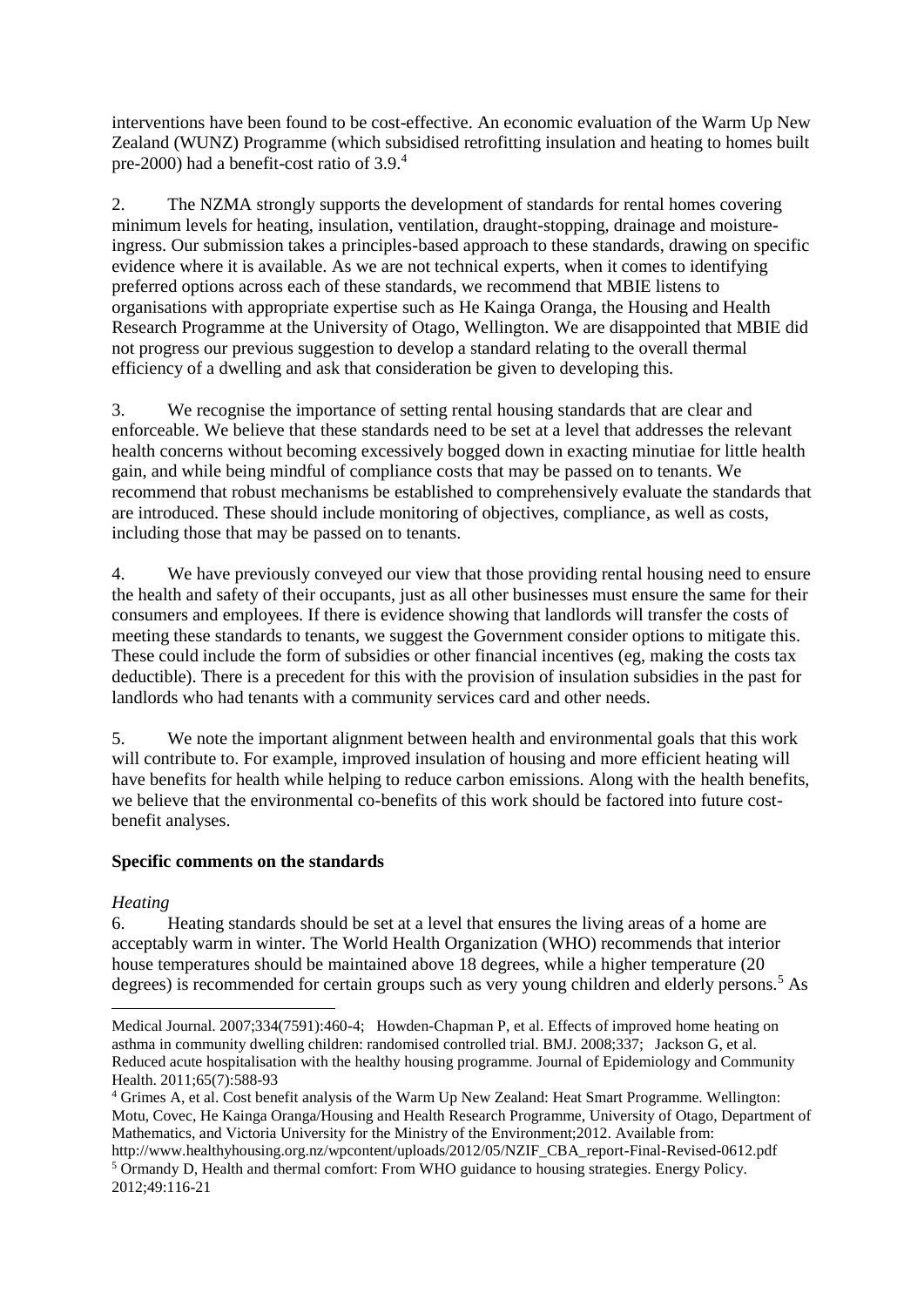we have previously pointed out, any measures to secure warmer interior house temperatures need to take into consideration a combination of household income, energy costs and the energy efficiency of the house. The cost of heating poor-quality housing falls unequally on low-income households, contributing to the key issue of fuel poverty.

7. We agree with the proposal, as part of the heating standard, to create a class of acceptable heating devices that are efficient, healthy and affordable. We suggest that heaters with exposed bars should be added to the list of heating devices that have been identified as not acceptable, given their potential to burn or electrocute.

### *Insulation*

8. Insulation is vitally important to help retain heat to keep a home warm, and a key component of the overall thermal efficiency of a dwelling. We welcome proposed standards that attempt to improve on the status quo while balancing costs of compliance. A recent New Zealand study reported that retrospective insulation and heating under the WUNZ programme reduced total hospitalisation rates for all children by 6%.<sup>6</sup> Hospitalisation rates for children in low-income households were reduced by 12%. Tellingly, hospitalisation rates for children in rental housing were reduced by 19%.

9. For homes where there is an absence of double glazing in bedrooms, we suggest consideration of an additional requirement for thermal drapes or heavy window coverings.

## *Ventilation*

### 10. Ventilation

Poor ventilation leads to dampness and mould which, in turn, contributes to poor health outcomes. A recent New Zealand study found a strong association between mould and childhood wheeze.<sup>7</sup> We welcome proposed ventilation standards that improve on the status quo.

### *Moisture ingress and drainage*

11. Moisture entering a home from outside often contributes to damp and mould issues inside the home and, consequently, to poorer health. We welcome proposed standards relating to moisture ingress and drainage that improve on the status quo.

### D*raught stopping*

1

12. Draughts increase the risk of a cold indoor temperature and make it harder and more expensive to heat homes. New Zealand research has demonstrated that even minor improvements in draught stopping can improve the warmth of homes.<sup>8</sup> We support the proposed standard to stop unnecessary gaps or holes that cause noticeable draughts, which we believe is an improvement over the status quo.

<sup>6</sup> O'Sullivan K, et al. Child and youth fuel poverty: assessing the known and unknown. People, Place and Policy; 2016:1//1, 77-97. Available from [http://extra.shu.ac.uk/ppp-online/child-and-youth-fuel-poverty-assessing-the](http://extra.shu.ac.uk/ppp-online/child-and-youth-fuel-poverty-assessing-the-known-and-unknown/)[known-and-unknown/](http://extra.shu.ac.uk/ppp-online/child-and-youth-fuel-poverty-assessing-the-known-and-unknown/)

 $7$  Shorter C, et L. Indoor visible mold and mold odor are associated with new-onset childhood wheeze in a dosedependent manner. Indoor Air. 2018 Jan;28(1):6-15

<sup>8</sup> Rangiwhetu L, et al. Effects of minor household interventions to block draughts on social housing temperatures: a before and after study. Kotuitui: NZ J Soc Sci. Sep 2017; 12:2, 235-245: Available from <https://www.tandfonline.com/doi/full/10.1080/1177083X.2017.1372787>